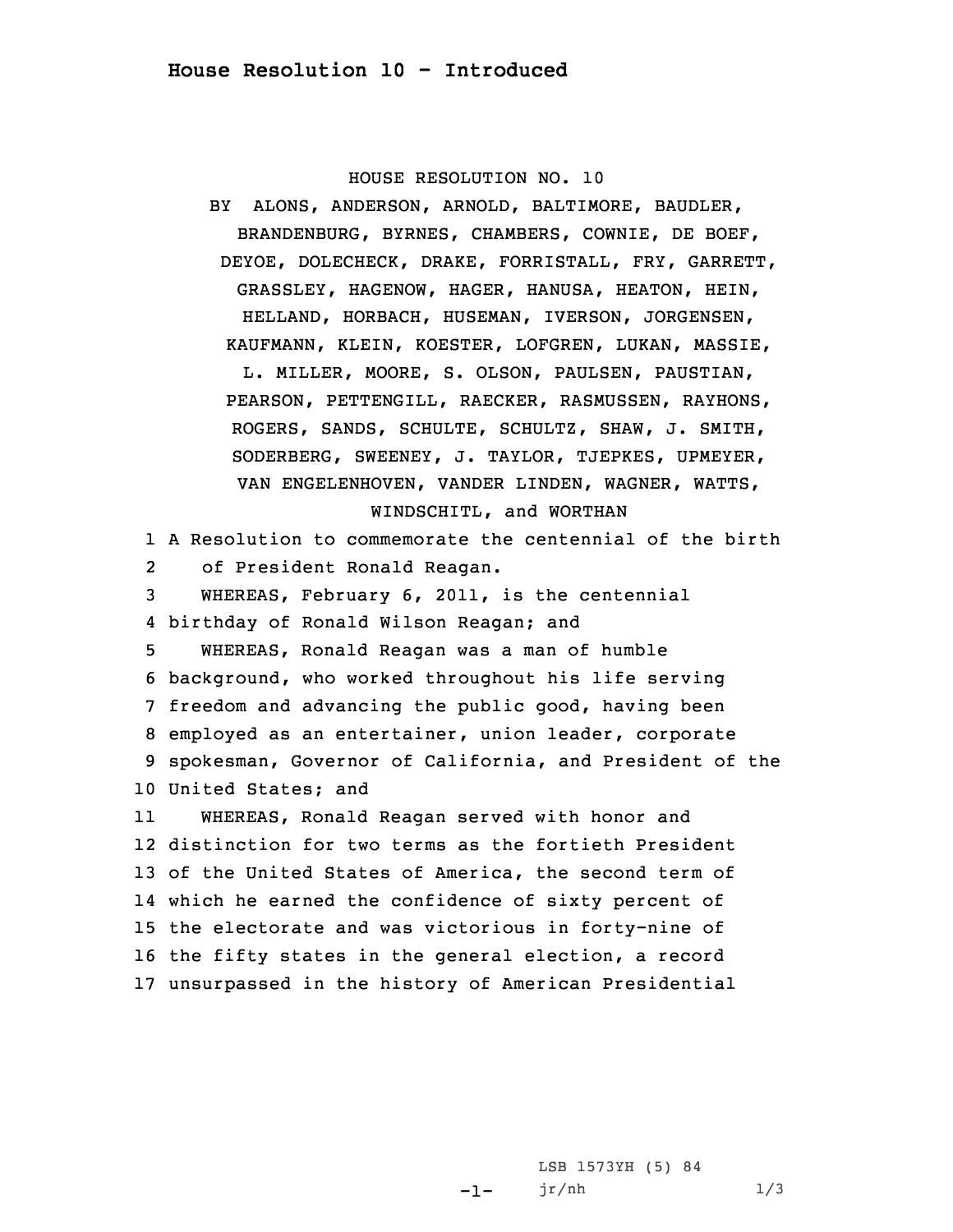18 elections; and

 WHEREAS, both President Reagan and his wife Nancy have distinguished records of public service to the United States, the American people, and the international community; and

 WHEREAS, during his terms in office, President Reagan worked in <sup>a</sup> bipartisan manner to enact his bold agenda of restoring accountability and common sense to government which led to an unprecedented economic expansion and opportunity for millions of Americans; and

1 WHEREAS, President Reagan fulfilled his pledge to 2 help restore "the great, confident roar of American <sup>3</sup> progress, growth, and optimism" and ensure renewed 4 economic prosperity; and

 WHEREAS, President Reagan's commitment to an active social policy agenda for the nation's children helped lower crime and drug use in the nation's communities and neighborhoods; and

 WHEREAS, President Reagan's commitment to the nation's armed forces contributed to the restoration of pride in America, American values and those cherished by the free world, and prepared America's armed forces to win the Gulf War; and

14 WHEREAS, President Reagan's vision of "peace through <sup>15</sup> strength" led to the end of the Cold War and the 16 ultimate demise of the Soviet Union, guaranteeing basic 17 human rights for millions of people; NOW THEREFORE,

18 BE IT RESOLVED BY THE HOUSE OF REPRESENTATIVES, That 19 the House of Representatives, on this the centennial of

> $-2-$ LSB 1573YH (5) 84 jr/nh 2/3